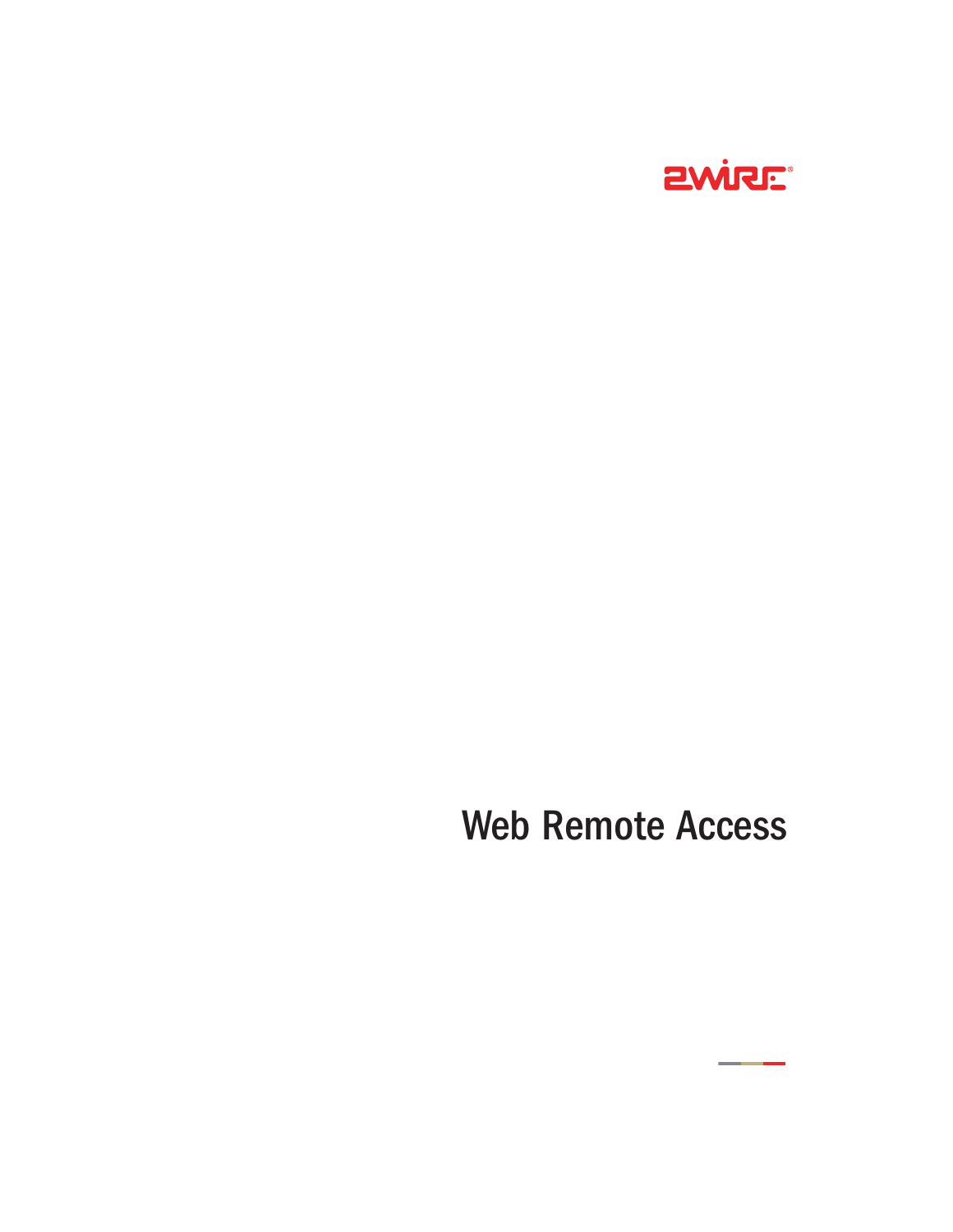# **Contents**

#### **Notice to Users**

©2005 2Wire, Inc. All rights reserved. This manual in whole or in part, may not be reproduced, translated, or reduced to any machinereadable form without prior written approval.

2WIRE PROVIDES NO WARRANTY WITH REGARD TO THIS MANUAL, THE SOFTWARE, OR OTHER INFORMATION CONTAINED HEREIN AND HEREBY EXPRESSLY DISCLAIMS ANY IMPLIED WARRANTIES OF MERCHANTABILITY OR FITNESS FOR ANY PARTICULAR PURPOSE WITH REGARD TO THIS MANUAL, THE SOFTWARE, OR SUCH OTHER INFORMATION, IN NO EVENT SHALL 2WIRE, INC. BE LIABLE FOR ANY INCIDENTAL, CONSEQUENTIAL, OR SPECIAL DAMAGES, WHETHER BASED ON TORT, CONTRACT, OR OTHERWISE, ARISING OUT OF OR IN CONNECTION WITH THIS MANUAL, THE SOFTWARE, OR OTHER INFORMATION CONTAINED HEREIN OR THE USE THEREOF.

2Wire, Inc. reserves the right to make any modification to this manual or the information contained herein at any time without notice. The software described herein is governed by the terms of a separate user license agreement.

Updates and additions to software may require an additional charge. Subscriptions to online service providers may require a fee and credit card information. Financial services may require prior arrangements with participating financial institutions.

2Wire, the 2Wire logo and HomePortal are registered trademarks of 2Wire, Inc. All other trademarks are trademarks of their respective owners.

5100-000339-000 Rev A 06/05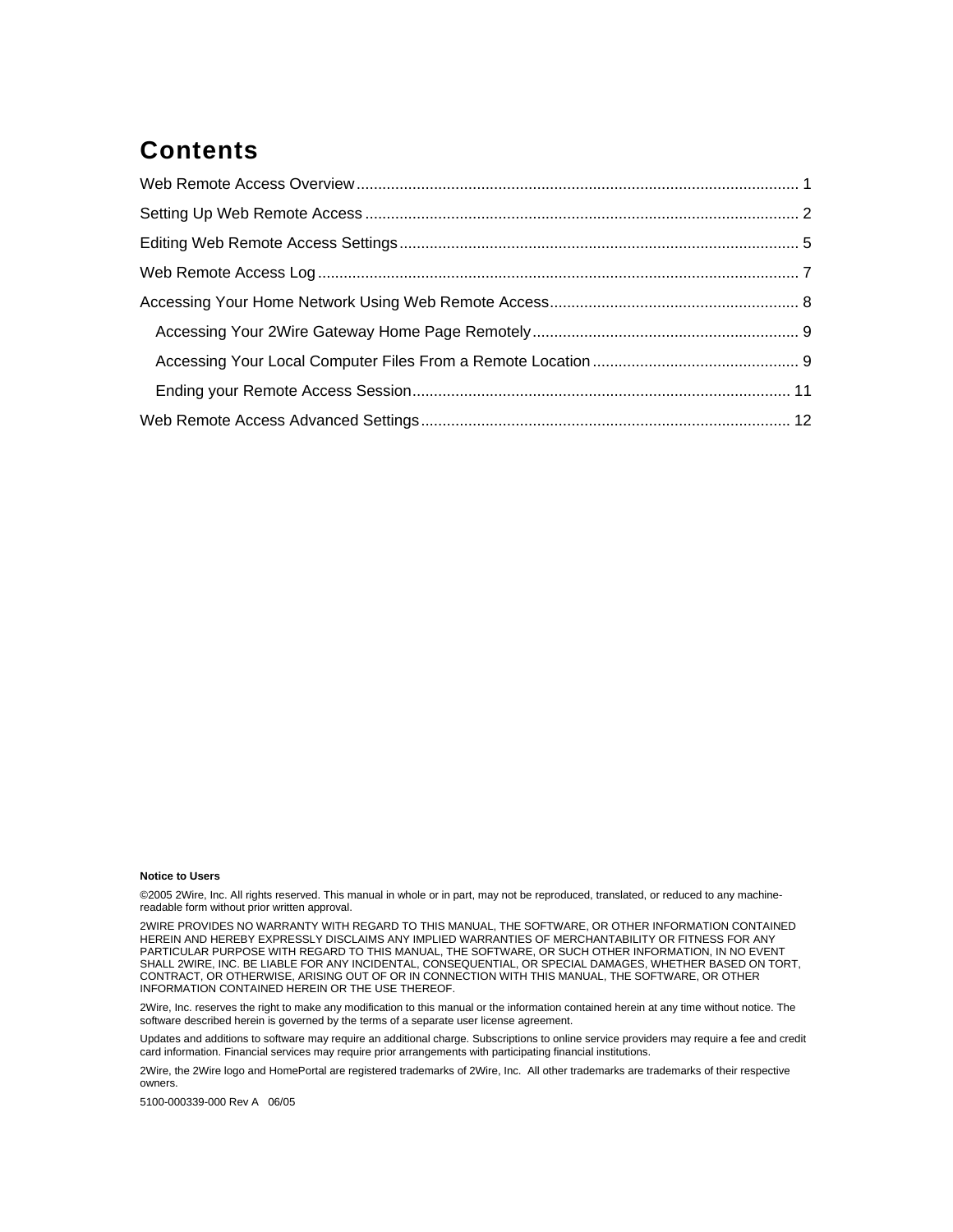# <span id="page-2-0"></span>**Web Remote Access Overview**

The Web Remote Access enhanced service allows 2Wire Gateway users to access their home computer files from remote locations (such as work, school, or while traveling) using any standard Web browser. Web Remote Access authenticates and encrypts access between the Web browser and the 2Wire Gateway, enabling users to *securely* access and download important files or manage other enhanced services such as Internet Access Controls or Firewall Monitor.

Web Remote Access users define a unique Web Domain Name during setup (for example, http://*myname*.accessmyhome.net), making it easy for the 2Wire Gateway administrator (or other users allowed to access the home network) to manage the gateway when away from the home.

2Wire Web Remote Access allows you to:

- Access your home computer files from a remote location using a standard Web browser—no need to load additional software on your home or remote computer.
- Publish photos, music, and other files for friends and family to access from anywhere in the world.
- Access your 2Wire Gateway configuration pages and logs.
- Enjoy piece of mind with authenticated and secure access.

All functions of the Web Remote Access application are accessed from the Remote Access area of the 2Wire Gateway user interface.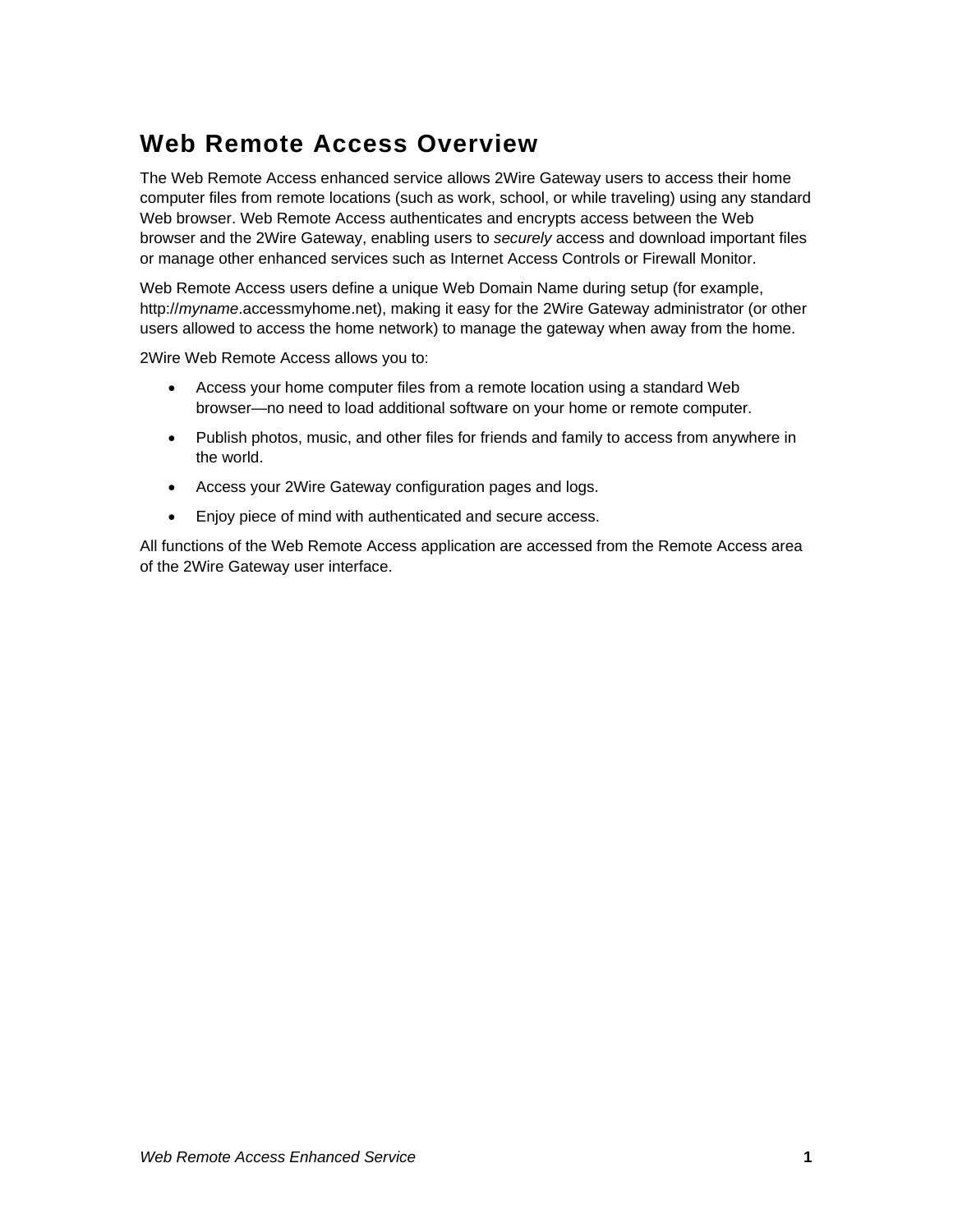### <span id="page-3-0"></span>**Setting Up Web Remote Access**

After you have downloaded the latest firmware version, you can begin configuring Web Remote Access by clicking **SET UP NOW**.

| Z<br><b>EWIRE®</b><br>System<br><b>System Password</b><br>$-Summary$ | لونيا<br>Broadband<br>Remote<br>Home<br>Network<br>Link<br>Access<br><b>Details</b><br><b>Date and Time Settings</b> | Firewall<br>HOME   Help   Site Map                                                                                                                         |
|----------------------------------------------------------------------|----------------------------------------------------------------------------------------------------------------------|------------------------------------------------------------------------------------------------------------------------------------------------------------|
| Network at a Glance                                                  |                                                                                                                      | Remote Access <sup>@</sup><br><b>O</b> Web Remote                                                                                                          |
| HomePortal 165<br>$\cdot$ Software: $3.7.5$<br>· Password: Set       | • Change system password<br>• Privacy policy<br>• View details                                                       | <b>Access</b><br>Installed!<br>SET UP NOW                                                                                                                  |
| <b>Broadband Link</b>                                                | • Monitor Internet connection<br>· Test connection speed<br>• View summary                                           | Upgrade the System @<br>Your system software<br>• View available<br>is current. Check back<br>upgrades and<br>for future available<br>options<br>upgrades. |
| <b>Home Network</b><br><b>Computers:</b><br>RMARVIN                  | Set Up <sup>1</sup><br>• View the home network                                                                       | Run the System Setup<br>• Registration info<br>Wizard.<br>• Run System Setup<br>Wizard                                                                     |

#### **Figure 1**

The Set Up Web Remote Access page opens.

- Read the Introduction for a summary of Web Remote Access features and configuration set up sequence.
- Click **NEXT** (Figure 2) to open the Web Remote Access Settings page.

#### Set Up Web Remote Access

| Introduction                                                                                                                                                                                                                                                           |
|------------------------------------------------------------------------------------------------------------------------------------------------------------------------------------------------------------------------------------------------------------------------|
| Web Remote Access allows access to your network from outside your<br>home using the Internet. You can use this access to send and receive<br>files from computers on your home network. You also can use Web<br>Remote Access to view and change your system settings. |
| To set up Web Remote Access, you must:                                                                                                                                                                                                                                 |
| 1. Enable Web Remote Access and set a Web Remote Access<br>password. Choosing a password which is unique and difficult to<br>quess will help to ensure that your system and files are protected<br>from unwanted access.                                               |
| 2. Enable file sharing on those computers for which you wish to<br>access files remotely. You should follow the instructions provided<br>with your operating system to do this.                                                                                        |
| Create an access name for your network. Creating an access name will<br>allow you access your network from a remote location by simply typing<br>the access name into your browser.                                                                                    |
| For security, Web browsers that access your home network must support<br>128-bit SSL encryption.                                                                                                                                                                       |
| Click NEXT to begin setting up Web Remote Access.                                                                                                                                                                                                                      |
| NEX                                                                                                                                                                                                                                                                    |
| Figure 2                                                                                                                                                                                                                                                               |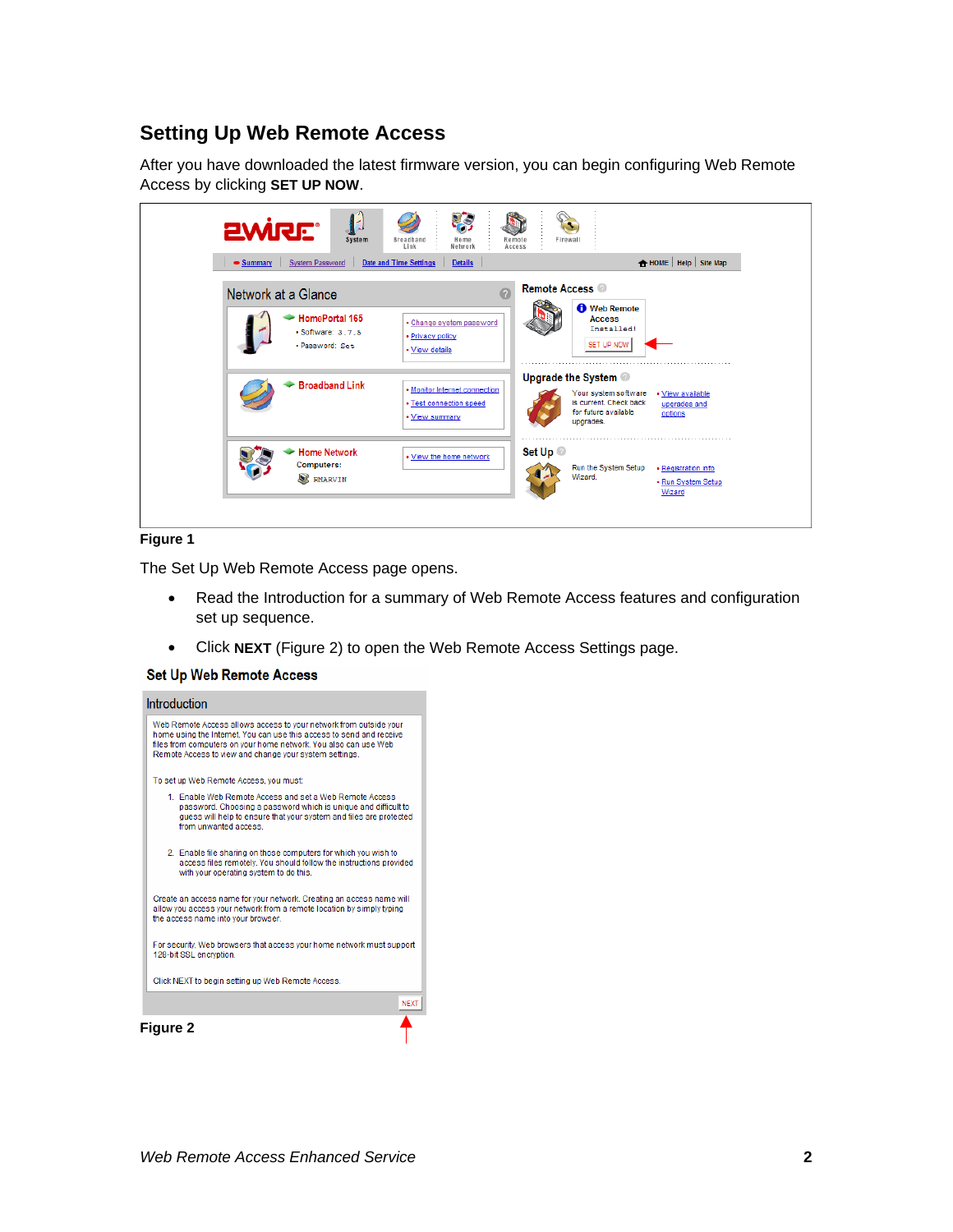1. Click the **Enable** checkbox (Figure 3) to activate Web Remote Access and choose a remote access password.

The Web Remote Access password protects your 2Wire Gateway and home network files from unwanted access. 2Wire suggests that you choose a password that includes a combination of letters and numbers, and is at least 8 characters long. For optimal security, do *not* select easily guessed passwords such as your name, phone number, or common English words for your Web Remote Access password.

2. Click **SAVE**.

| <b>Web Remote Access</b>         |                                                                                                                                                                                                        |
|----------------------------------|--------------------------------------------------------------------------------------------------------------------------------------------------------------------------------------------------------|
|                                  | <b>V</b> Enable Check ENABLE to allow secure remote access to your network.                                                                                                                            |
| Choose a Password                |                                                                                                                                                                                                        |
| Password:                        | .                                                                                                                                                                                                      |
| <b>Confirm Password:</b>         | *****                                                                                                                                                                                                  |
| remote location                  | Choose a password that remote users will use to connect to your network from a                                                                                                                         |
|                                  |                                                                                                                                                                                                        |
| <b>Enhanced Login Protection</b> |                                                                                                                                                                                                        |
|                                  | For added security, you may choose to automatically block all Web<br>Remote Access for a period time after a specified number of failed login<br>attempts. To enable this feature, click ENABLE below. |
|                                  | <b>V</b> Enable Check ENABLE to block Web Remote Access                                                                                                                                                |
| for:                             | 1 hour                                                                                                                                                                                                 |
| after:                           | 10<br>unsuccessful login attempts                                                                                                                                                                      |
|                                  | SAVE I<br>CANCEL                                                                                                                                                                                       |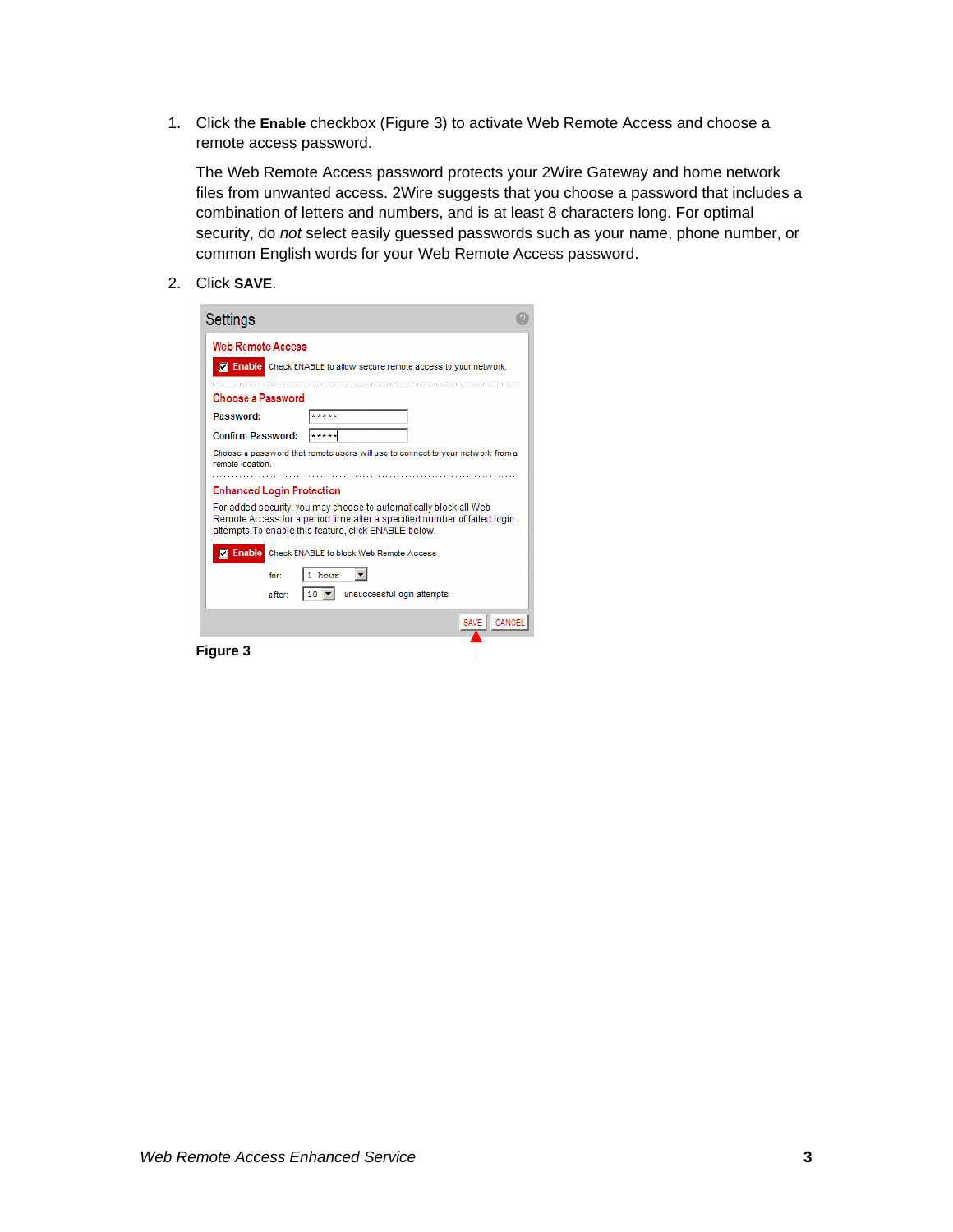3. The View Remote Access Summary page opens. To set up your personalized domain name, click the **SET UP NOW** button in the Domain Name box (Figure 4).

| <b>EWIRE</b>                                                                                                                                                                                                                                                                                                                                                                                                                                                                                                                                                |                                                                                                                                                                                                                                                                                                                           |
|-------------------------------------------------------------------------------------------------------------------------------------------------------------------------------------------------------------------------------------------------------------------------------------------------------------------------------------------------------------------------------------------------------------------------------------------------------------------------------------------------------------------------------------------------------------|---------------------------------------------------------------------------------------------------------------------------------------------------------------------------------------------------------------------------------------------------------------------------------------------------------------------------|
| System<br>Broadband<br>Home<br>Remote<br>Network<br>Link<br>Access<br><b>Web Access Settings</b><br><b>Advanced Settings</b><br>$-Summary$<br>Log                                                                                                                                                                                                                                                                                                                                                                                                           | Firewall<br>HOME   Help   Site Map                                                                                                                                                                                                                                                                                        |
| <b>View Remote Access Summary</b>                                                                                                                                                                                                                                                                                                                                                                                                                                                                                                                           |                                                                                                                                                                                                                                                                                                                           |
| Web Remote Access                                                                                                                                                                                                                                                                                                                                                                                                                                                                                                                                           | Domain Name                                                                                                                                                                                                                                                                                                               |
| Web Remote Access allows you to access<br>. Web Access overview<br>vour local network from outside your home<br>using the Internet. Using a standard Web<br>· Setting up file sharing<br>browser, you can download files that have<br>• Minimum requirements<br>been shared on your networked<br>computers. Web Remote Access allows you<br>to view and modify your HomePortal system settings.<br>To take advantage of the remote file sharing features of Web Remote<br>Access, you must set up File Sharing on each desired computer on your<br>network. | Configuring a unique domain name for your<br>system makes it easier for you or other users to<br>remotely access your network over the World Wide<br>Web<br>In order for Web Remote Access to operate<br>properly, you must configure a domain name<br>which users will type into a Web browser to locate<br>vour system. |
| Set Up Web Remote Access Domain Name                                                                                                                                                                                                                                                                                                                                                                                                                                                                                                                        |                                                                                                                                                                                                                                                                                                                           |
| To complete your Web Remote Access setup, click on the SET UP NOW<br>button below to create a domain name for your system.<br><b>O</b> Domain<br><b>Name</b><br>Not Set<br>Up!<br>SET UP NOW<br>EDIT SETTINGS   VIEW LOG                                                                                                                                                                                                                                                                                                                                    |                                                                                                                                                                                                                                                                                                                           |
|                                                                                                                                                                                                                                                                                                                                                                                                                                                                                                                                                             |                                                                                                                                                                                                                                                                                                                           |
| <b>Figure 4</b>                                                                                                                                                                                                                                                                                                                                                                                                                                                                                                                                             |                                                                                                                                                                                                                                                                                                                           |

4. Select a domain name and click **SAVE**. The View Remote Access Summary page (Figure 5) will again appear confirming your domain name selection.

#### Firewall Remote<br>Remote 号  $\mathbf{I}$ D **EWIRE** Broadband<br>Link Home<br>Network HOME | Help | Site Map  $\begin{array}{|c|c|c|c|c|c|} \hline \begin{array}{|c|c|c|c|c|}\hline \multicolumn{1}{|c|}{\multicolumn{1}{c|}{\multicolumn{1}{c|}{\multicolumn{1}{c|}{\multicolumn{1}{c}}}}& \multicolumn{1}{c|}{\multicolumn{1}{c|}{\multicolumn{1}{c|}{\multicolumn{1}{c|}{\multicolumn{1}{c}}}}& \multicolumn{1}{c|}{\multicolumn{1}{c|}{\multicolumn{1}{c|}{\multicolumn{1}{c|}{\multicolumn{1}{c|}{\multicolumn{1}{c|}{\multicolumn{1}{c|}{\multicolumn{1$ Advan ed Settings **View Remote Access Summary** Web Remote Access Domain Name Web Remote Access allows you to access<br>your local network from outside your home<br>using the litternet. Using a standard Web<br>browser, you can download files that have<br>been shared on your networked<br>computers. Web Remote Acce Configuring a unique domain name for your<br>system makes it easier for you or other users to<br>remotely access your network over the World Wide<br>Web. . Web Access overview · Setting up file sharing . Minimum requirements Your current domain name is<br>jonesfamily.accessmyhome.net To take advantage of the remote file sharing features of Web Remote<br>Access, you must set up <u>File Sharing</u> on each desired computer on your<br>network. Your network can also accessed by typing in the<br>current system IP address:<br>http://10.4.254.204 Web Remote Access Enabled This IP address may change frequently; therefore,<br>it is recommended that the domain name shown<br>above be used. Your network can be remotely accessed<br>Via http://jonesfamily.accessed<br>via http://jonesfamily.accessmyhome.net Click EDIT SETTINGS if you wish to change or<br>delete the domain name for your network. EDIT SETTINGS | VIEW LOG EDIT SETTINGS

**Figure 5**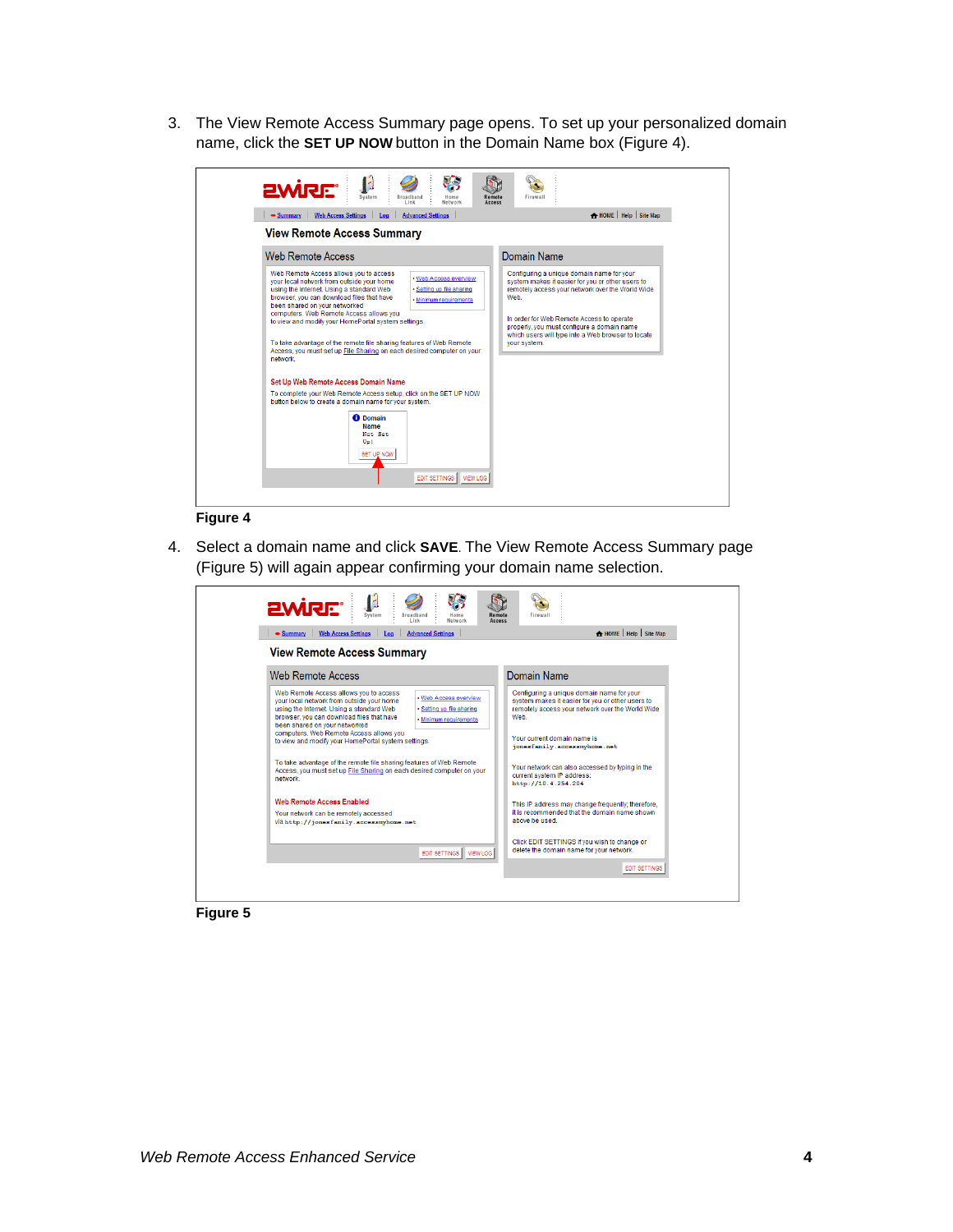<span id="page-6-0"></span>**Note:** *Newly selected domain names usually become effective in a few minutes; however, it may take up to 24 hours. If you are unable to immediately remotely access your home network using the domain name, you can use your system IP address instead. This address is noted on the right side of the Web Remote Access Summary page in the Domain Name area.* 

• Web Remote Access is now enabled. To access your local computer files using Web Remote Access, you must enable Network File Sharing. Click the **Setting up file sharing** link on the Remote Access Summary page or click **Help** at the upper-right of any 2Wire gateway Web page for more information.

You can access your Remote Access Center directly from the Remote Access Summary page by clicking the **Click here to view your Remote Access Center** link located at the bottom of the Web Remote Access pane.

# **Editing Web Remote Access Settings**

After Web Remote Access has been enabled, you can change the settings at any time.

To change Web Remote Access settings, click the Remote Access tab or the Remote Access briefcase icon  $(\sqrt[4]{\bullet})$  located on the 2Wire Gateway home page (Figure 6). You can access the home page by typing http://home into the address line of your browser.



**Figure 6**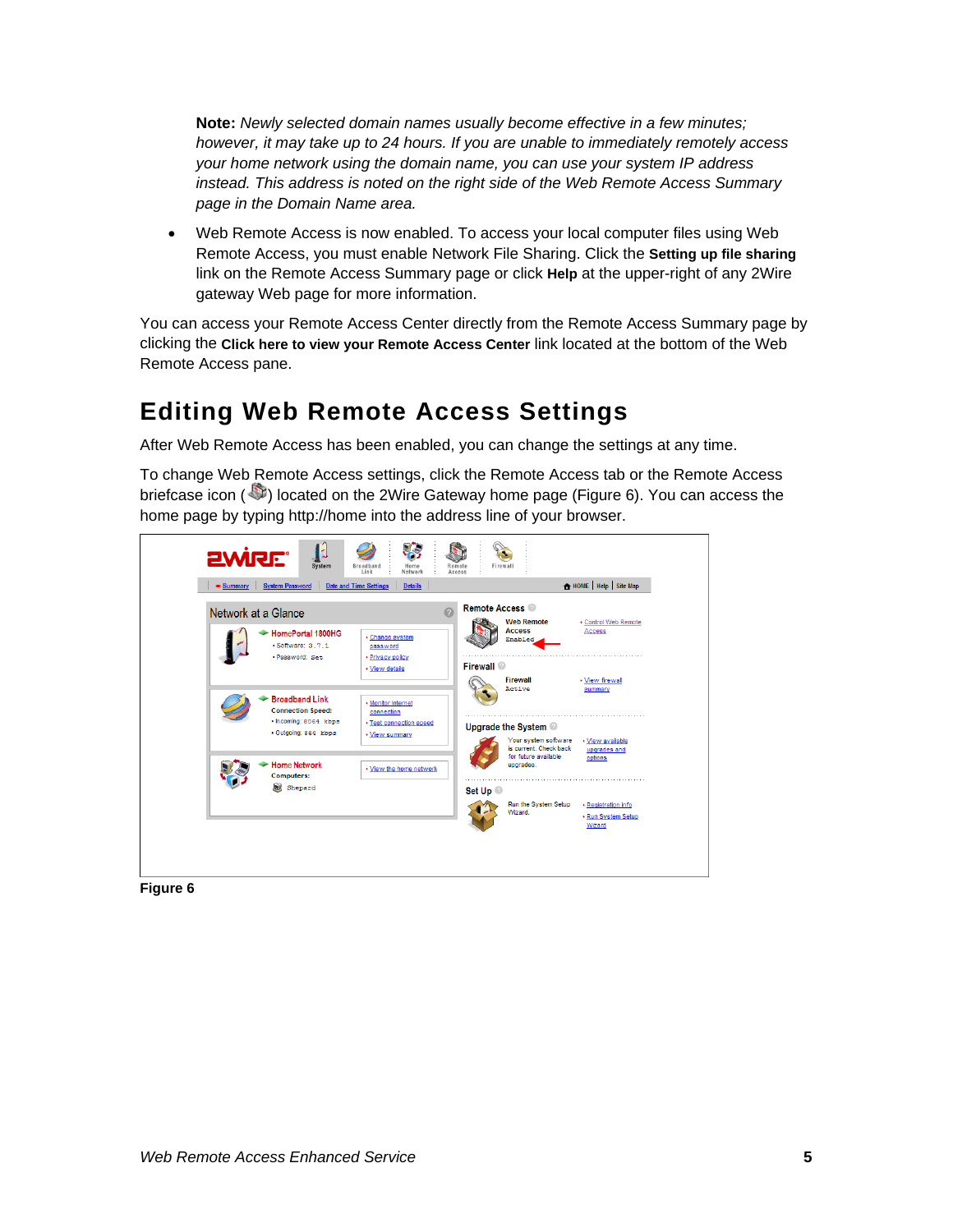From the View Remote Access Summary page, click the **Web Access Settings** link or the **EDIT SETTINGS** button (Figure 7) on the lower left-side of the page. Doing so will load the Web Remote Access Settings page (Figure 8).



**Figure 7** 

**Note:** *You can access the Web Remote Access Settings page directly from the 2Wire Gateway home page (http://home) by clicking the Control Web Remote Access link to the right of the briefcase* ( $\bullet\bullet$ ) *icon.* 

From the Web Remote Access Settings page, you can:

- **Enable/Disable Web Remote Access**. Click the **Enable** checkbox to allow secure access to your 2Wire gateway and home network. To disable Web Remote Access, uncheck the box.
- **Change Password.** To change your Web Remote Access password, enter and confirm your new password.
- **Enable/Disable Enhanced Login Protection.** Enhanced Login protection is enabled by default. This is an added security feature that automatically disables Web Remote Access for a short time after a selected number of failed login attempts. This feature prevents repeated "guessing" of the Web Remote Access password.
- Uncheck the **Enable** checkbox in the Enhanced Login Protection area to disable the feature. You can also modify the default amount of time (1 hour) Web Remote Access will be temporarily disabled or select the default number of consecutive failed attempts (10 times) required to trigger this special protection.

You must click **SAVE** for the changes to take effect.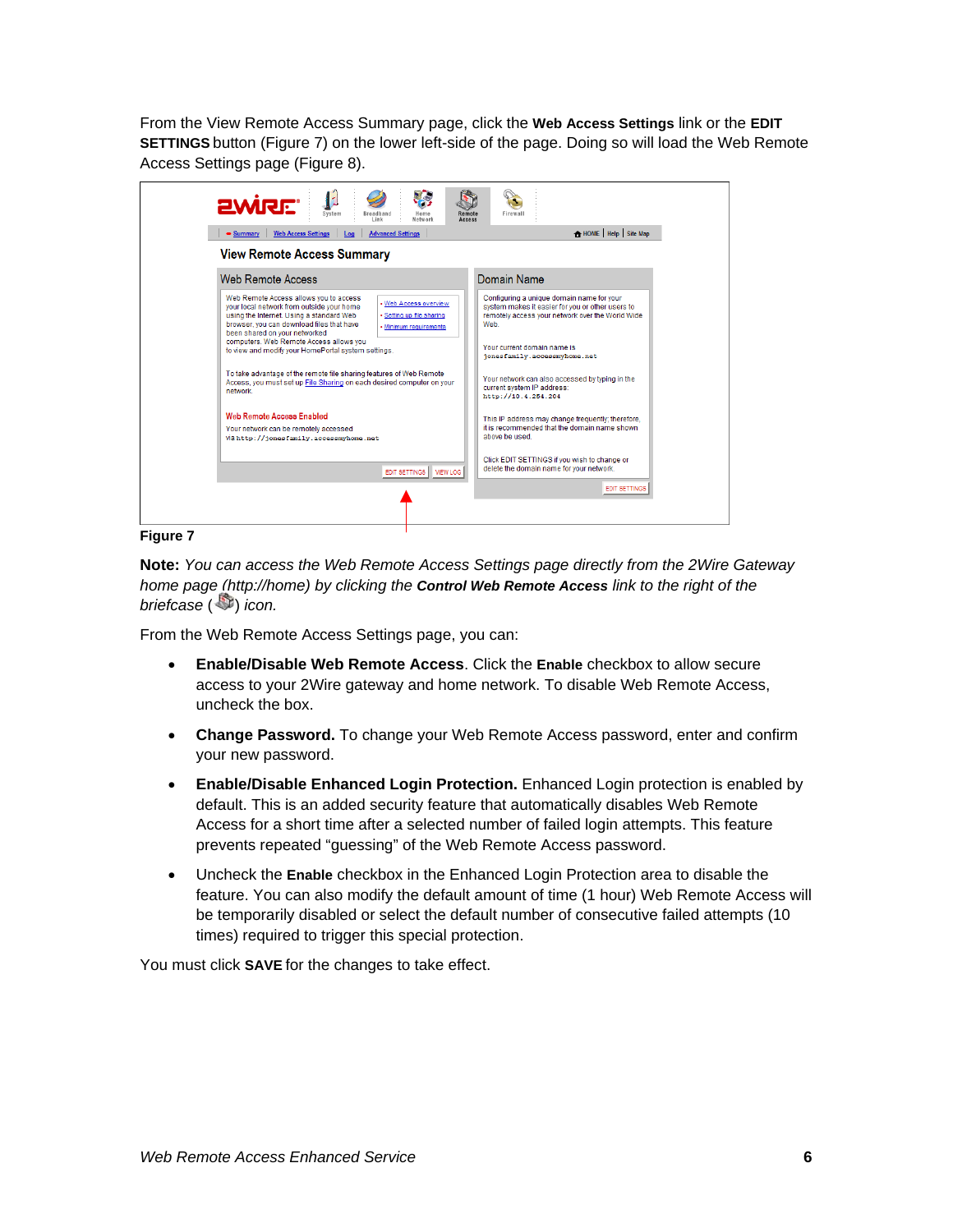<span id="page-8-0"></span>

| Settings                         |                                                                                                                                                                                                        |
|----------------------------------|--------------------------------------------------------------------------------------------------------------------------------------------------------------------------------------------------------|
| <b>Web Remote Access</b>         |                                                                                                                                                                                                        |
|                                  | <b>V</b> Enable Check ENABLE to allow secure remote access to your network.                                                                                                                            |
| Choose a Password                |                                                                                                                                                                                                        |
| Password:                        | بديديديد                                                                                                                                                                                               |
| <b>Confirm Password:</b>         | ستتمت                                                                                                                                                                                                  |
| remote location.                 | Choose a password that remote users will use to connect to your network from a                                                                                                                         |
| <b>Enhanced Login Protection</b> |                                                                                                                                                                                                        |
|                                  | For added security, you may choose to automatically block all Web<br>Remote Access for a period time after a specified number of failed login<br>attempts. To enable this feature, click ENABLE below. |
| ⊡                                | <b>Enable</b> Check ENABLE to block Web Remote Access                                                                                                                                                  |
| for:                             | 1 hour                                                                                                                                                                                                 |
| after:                           | unsuccessful login attempts<br>10                                                                                                                                                                      |
|                                  | SAVE I<br>CANCEL                                                                                                                                                                                       |
| Fiqure 8                         |                                                                                                                                                                                                        |

### **Web Remote Access Log**

Use the Web Remote Access Log (Figure 9) to view successful and unsuccessful attempts to connect to your home network. Each log entry includes the date and time the entry was added as well as the Internet IP address from which Web Remote Access was attempted.

To view the Web Remote Access Log, follow these steps:

- 1. Launch a browser window and type **home** to access the 2Wire Gateway home page of the user interface.
- 2. On the main navigation bar at the top of your browser window, click the **Remote Access** tab.
- 3. Click **LOG** to view the Web Remote Access Log.

| <b>EWIRE®</b>                         | - 3<br>System<br>Broadband<br>Home<br>Network<br>Link          | Remote<br>Access | Firewall | Parental<br>Controls |                        |   |
|---------------------------------------|----------------------------------------------------------------|------------------|----------|----------------------|------------------------|---|
| <b>Web Access Settings</b><br>Summary | <b>Advanced Settings</b><br>$-\log$                            |                  |          |                      | HOME   Help   Site Map |   |
| <b>View the Remote Access Log</b>     |                                                                |                  |          |                      |                        |   |
| Log                                   |                                                                |                  |          |                      |                        | 7 |
| Date and Time                         | Event                                                          |                  |          |                      |                        |   |
|                                       | 2005/01/24 13:19:39 PST Web Remote Access password has changed |                  |          |                      |                        |   |
| 2005/01/24 13:19:39 PST               | Web Remote Access is enabled                                   |                  |          |                      |                        |   |
|                                       |                                                                |                  |          |                      |                        |   |

#### **Figure 9**

To clear the log, click the **CLEAR LOG** button, located in the lower corner of the right side of the page. You may need to scroll down the page in order to see this button.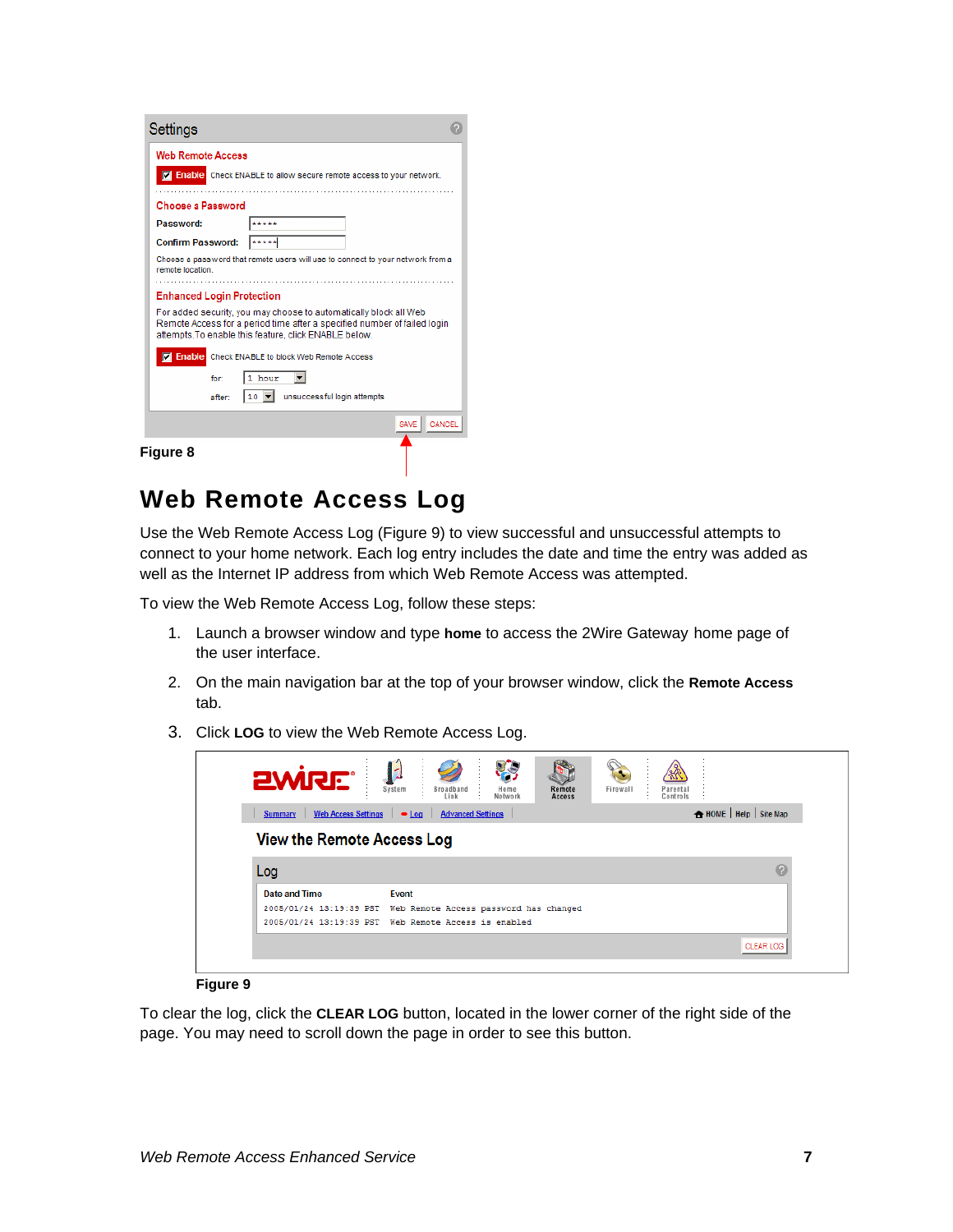# <span id="page-9-0"></span>**Accessing Your Home Network Using Web Remote Access**

To access your home network, open the browser and type your personal domain name into the address line (for example, j*onesfamily.accessmyhome.net*).

**Note:** *When connecting to your home network using Web Remote Access, you may see a security alert from your browser. If you are prompted with this message, click* **Yes** *to proceed to the Remote Access Center.* 

To gain access to your home network, enter the Web Remote Access password you chose during application set up and click **SUBMIT** (Figure 10). The Remote Access Center page opens (Figure 11). From the Remote Access Center page, you can access your 2Wire Gateway and computers that have file sharing enabled.



#### **Welcome to the Remote Access Center**

|                          | Remote Access Password                                                                                                                |
|--------------------------|---------------------------------------------------------------------------------------------------------------------------------------|
| <b>Password Required</b> |                                                                                                                                       |
| and clicking SUBMIT.     | For secure access to the shared resources on your home network,<br>please start a new session by entering your remote access password |
| Password:                |                                                                                                                                       |
|                          | <b>SUBM</b>                                                                                                                           |
|                          |                                                                                                                                       |

#### **Figure 10**



**Figure 11**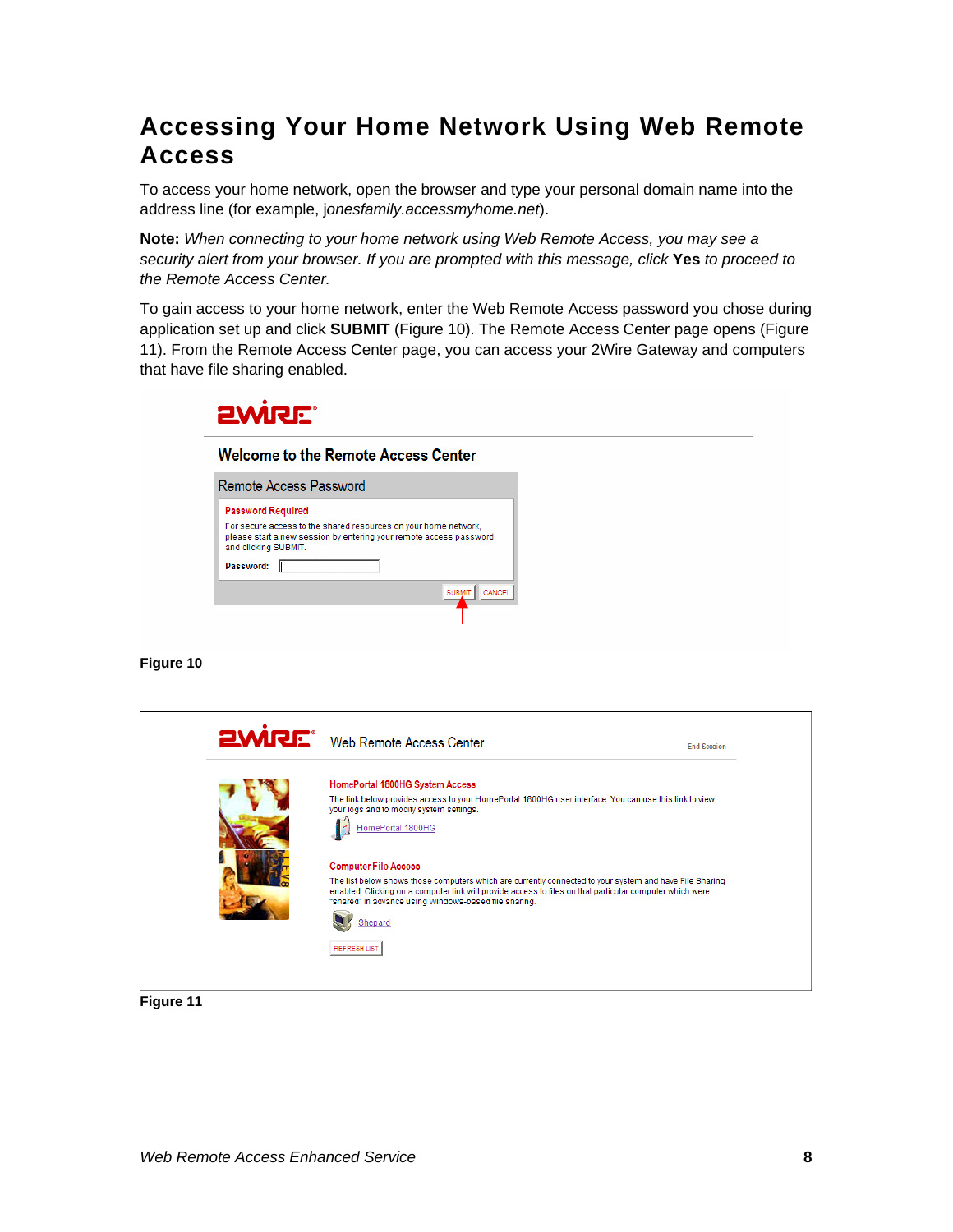### <span id="page-10-0"></span>**Accessing Your 2Wire Gateway Home Page Remotely**

While you are at a remote location, you can use Web Remote Access to view your 2Wire Gateway home page, view enhanced services logs (for example, Internet Access Controls or Firewall Monitor), and make changes to your 2Wire Gateway configuration settings.

**Note:** *If you have set an administrative password for the 2Wire Gateway, you will be prompted to enter this password if you attempt to modify 2Wire Gateway settings or view restricted pages.*

After you have connected to your 2Wire Gateway using Web Remote Access, click the gateway link in the Remote Access Center (Figure 12). A new browser window will open displaying your 2Wire Gateway home page.

**Note:** *2Wire recommends that you do not change broadband settings while connecting remotely. Doing so may cause you to temporarily lose your connection to the remote network.* 



**Figure 12** 

### **Accessing Your Local Computer Files From a Remote Location**

While you are at a remote location, you can access shared files stored on computers connected to the 2Wire Gateway.

**Note:** *For best results, 2Wire recommends that you ensure your operating system has been properly configured for file sharing before attempting to access files remotely. For more information on enabling your operating system for file sharing, see the 2Wire support web site or review the online help system by clicking the Help link on the 2Wire Gateway home page.* 

*In order to access shared files, any firewall software on the computer, must be configured to enable file sharing. For information on how to configure your firewall, refer to the firewall vendor's website.* 

After you have connected to your home network using Web Remote Access, each computer that has file sharing enabled is displayed as a computer icon on the Remote Access Center page. Click the computer name link (for example, Shepard) next to the small computer icon to access your local computer files from the Remote Access Center (Figure 12).

**Note:** *Only computers with Windows file sharing enabled will appear in the list. To refresh the list of computers, click the* **REFRESH LIST** *button.*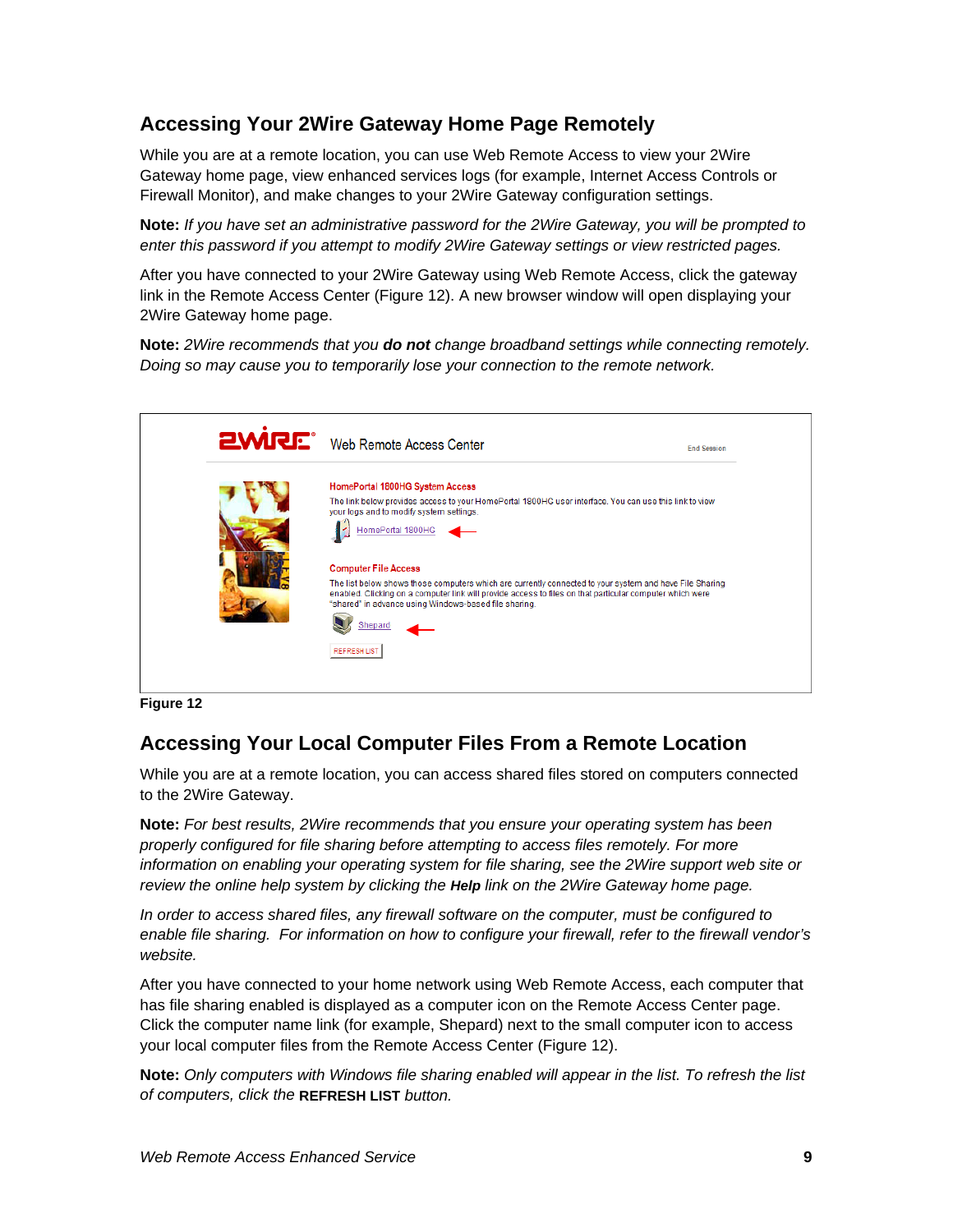After clicking the computer name, you are prompted to "Log In" to the selected computer (Figure 13). *For most computers, you can login as Guest User and click the SUBMIT button.* 

| <b>EWIRE</b>  |                                                                     |                  |               |
|---------------|---------------------------------------------------------------------|------------------|---------------|
| Please Log In |                                                                     |                  |               |
| Account Info  | <b>Connect As:</b><br><b>Guest User</b><br><b>C</b> Registered User |                  |               |
|               | Username:<br>Password:                                              | *****<br>******* | SUBMIT CANCEL |

#### **Figure 13**

Depending on the security configuration of your computer operating system, you may be required to enter a user name and password to gain access to the files stored on that computer. If so, click the **Registered User** radio button and enter the password for that user account. Click **SUBMIT** to complete the log in process (Figure 13).

After your have logged in, you will see all *available* shared file directories for the selected computer. To access files in a given directory, click the directory name (Figure 14).

**Note:** *You can only access files and folders that you have specified to share.*

| Shepard |                                                                            |
|---------|----------------------------------------------------------------------------|
|         | <b>Shares</b><br>Name <sup>1</sup><br>10.5.0.12<br>My Music<br>My Pictures |

#### **Figure 14**

Depending on the local operating system configuration, you can use the Web Remote Access Shared Files page (Figure 15) to do one or more of the following on the selected home network computer:

- Add files
- Retrieve files

**Access Shares** 

- Delete files
- Create directories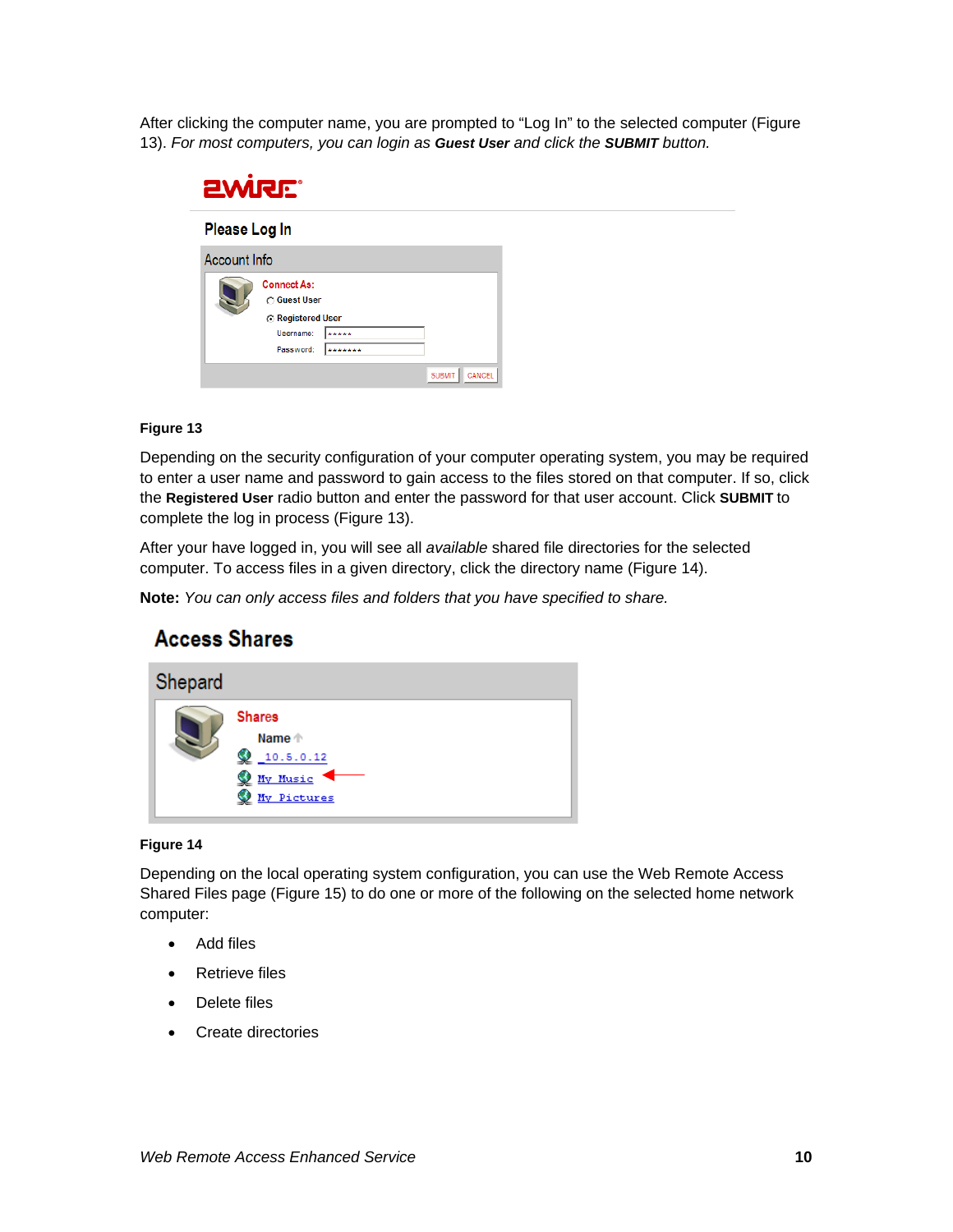#### <span id="page-12-0"></span>**Access Shared Files**

| Shepard |                                |             |             |                      |                         |
|---------|--------------------------------|-------------|-------------|----------------------|-------------------------|
|         | My Music                       |             |             |                      |                         |
|         | Name <sup>+</sup>              | <b>Size</b> | <b>Type</b> | <b>Last Modified</b> |                         |
|         | Parent Directory               |             |             |                      |                         |
|         | Chicken Cordon Bleus.mp3       | 3589 KB     | File        | 03/21/2004 04:17 PM  | <b>DELETE</b>           |
|         | Choo Choo Ch Boogie.mp3        | 4336 KB     | File        | 03/21/2004 04:17 PM  | <b>DELETE</b>           |
|         | Chopin's Polonaise.mp3         | 3971 KB     | File        | 03/21/2004 04:17 PM  | <b>DELETE</b>           |
|         | Desktop.ini                    | 438 B       | File        | 12/03/2004 12:20 PM  | <b>DELETE</b>           |
|         | Diamonds in the Rough.mp3      | 2271 KB     | File        | 03/21/2004 04:17 PM  | DELETE                  |
|         | I'll Fix Your Flat Tire Merle> | 2578 KB     | File        | 03/21/2004 04:17 PM  | <b>DELETE</b>           |
|         | Is it true What They Say Abou> | 2747 KB     | File        | 03/21/2004 04:17 PM  | <b>DELETE</b>           |
|         |                                |             |             | <b>ADD FILE</b>      | <b>CREATE DIRECTORY</b> |

Log Out | Remote Access Center

#### **Figure 15**

To retrieve a file, click the link associated with the file name. When doing so, your Internet browser may try to open the appropriate application needed to view the file automatically. In some cases, this might lead to undesired results.

If you have problems clicking directly on a file link, 2Wire recommends using the browser "Save" function to save the file to your computer hard disk before accessing it. For Internet Explorer users, this is done by right-clicking the file link and choosing the **Save As** option.

**Note:** *When attempting to add, retrieve, or delete files, you may receive a message indicating that you do not have permission to perform the requested action. This message is originating at the home computer, not from Web Remote Access. If this occurs, you may try to log in as a registered user on that computer. To change your current log in, click the* **Log Out** *link or return to the Remote Access Center page and click the computer name again. If you continue to have file access problems, confirm the file security settings while at home and when directly accessing the local computer.* 

### **Ending your Remote Access Session**

To end your Remote Access session, return to the Remote Access Center page and click **End Session** (Figure 16).